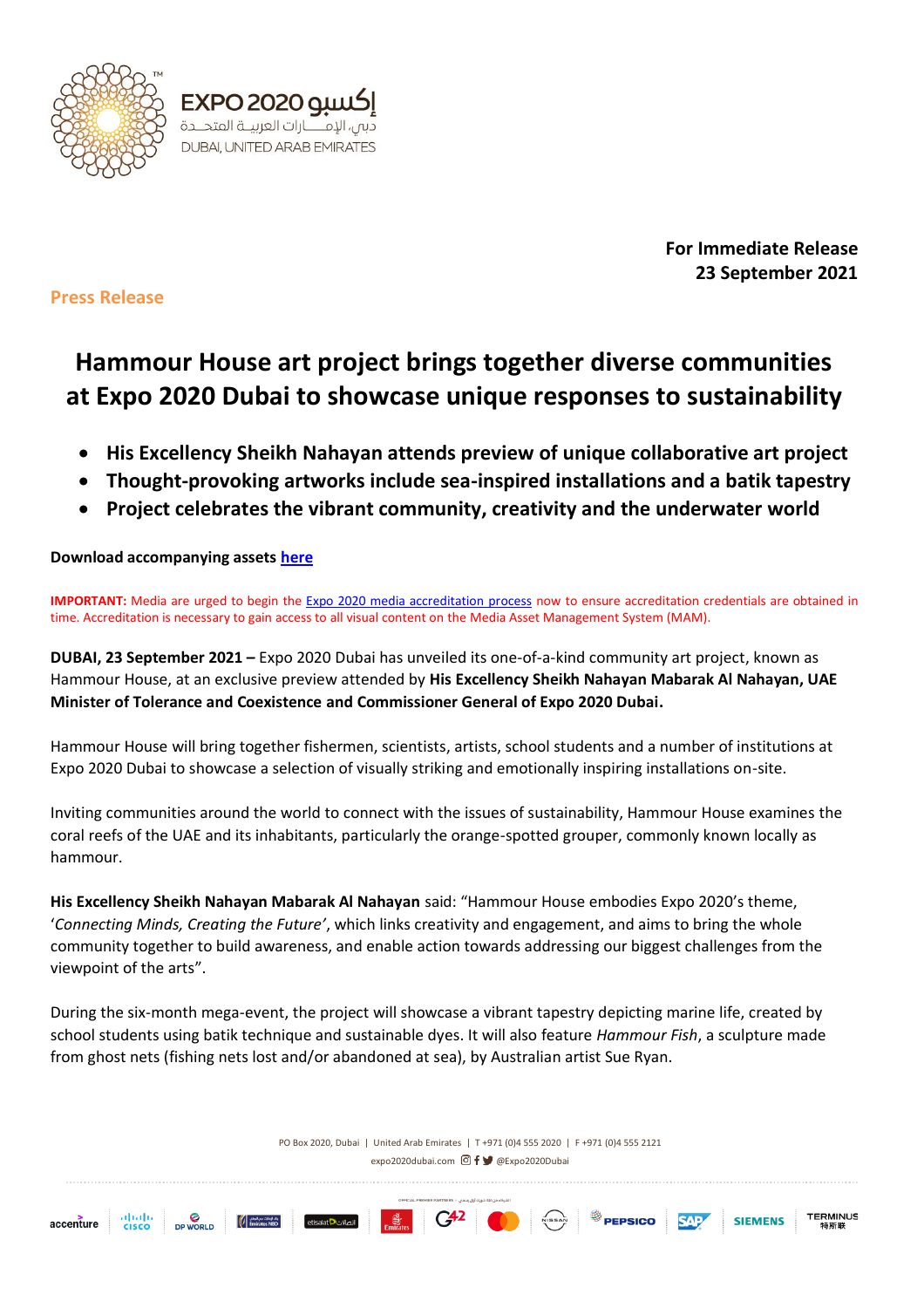



In an exciting creative programme that includes daily knitting experiences and innovative UAE-based artist- and art teacher-led workshops, visitors will have the opportunity to contribute to an 'ever-growing' coral reef sculpture, made from recycled materials, which will be showcased on-site at Expo 2020.

The programme also presents musical evenings in collaboration with the Centre for Musical Arts (CMA), where students will compose and perform an exclusive soundtrack, especially for Hammour House.

Bringing together diverse segments of the community and organisations, Hammour House tells crucial stories that respond to Expo 2020's subtheme of Sustainability (one of three subthemes, alongside Opportunity and Mobility), celebrating the underwater world.

One of Hammour House's inspirations is the *One Thousand and One Nights* story of *Abdullah the Fisherman and Abdullah the Merman*, particularly the introduction of the story where the fisherman develops a friendship with the merman and learns about underwater life and begins to appreciate that fish are not only a source of food, but also organisms subject to complex systems and hierarchies similar to those found on land.

**Dr Hayat Shamsuddin, Senior Vice President, Arts & Culture, Expo 2020 Dubai**, said: "Through our programming, we are highlighting connections between seemingly disconnected narratives and community members. By bridging arts with science, we aim to engage with serious topics to develop a deeper understanding of sustainability issues; and by facilitating connections between fishermen, scientists, artists, schoolchildren, and institutions, we aim to address the future of our oceans. We also want visitors to consider that whatever happens in any body of the ocean, affects the entire state of the environment on a global scale.

"Through our collaborative art project, we want to create connections between communities around the world to inspire a better future for everyone, while also realising our common values regardless of the differences among us."

One of the first global mega-events to take place since the beginning of the COVID-19 pandemic, Expo 2020 runs from 1 October 2021 to 31 March 2022, inviting visitors from around the world to join the making of a new world and experience a six-month celebration of human creativity, innovation, progress and culture.

**-ENDS-**

## **About Expo 2020 Dubai**

From 1 October 2021 to 31 March 2022, Expo 2020 Dubai will welcome visitors from every corner of the globe to join the making of a new world, as it brings together the planet in one place to reimagine tomorrow.

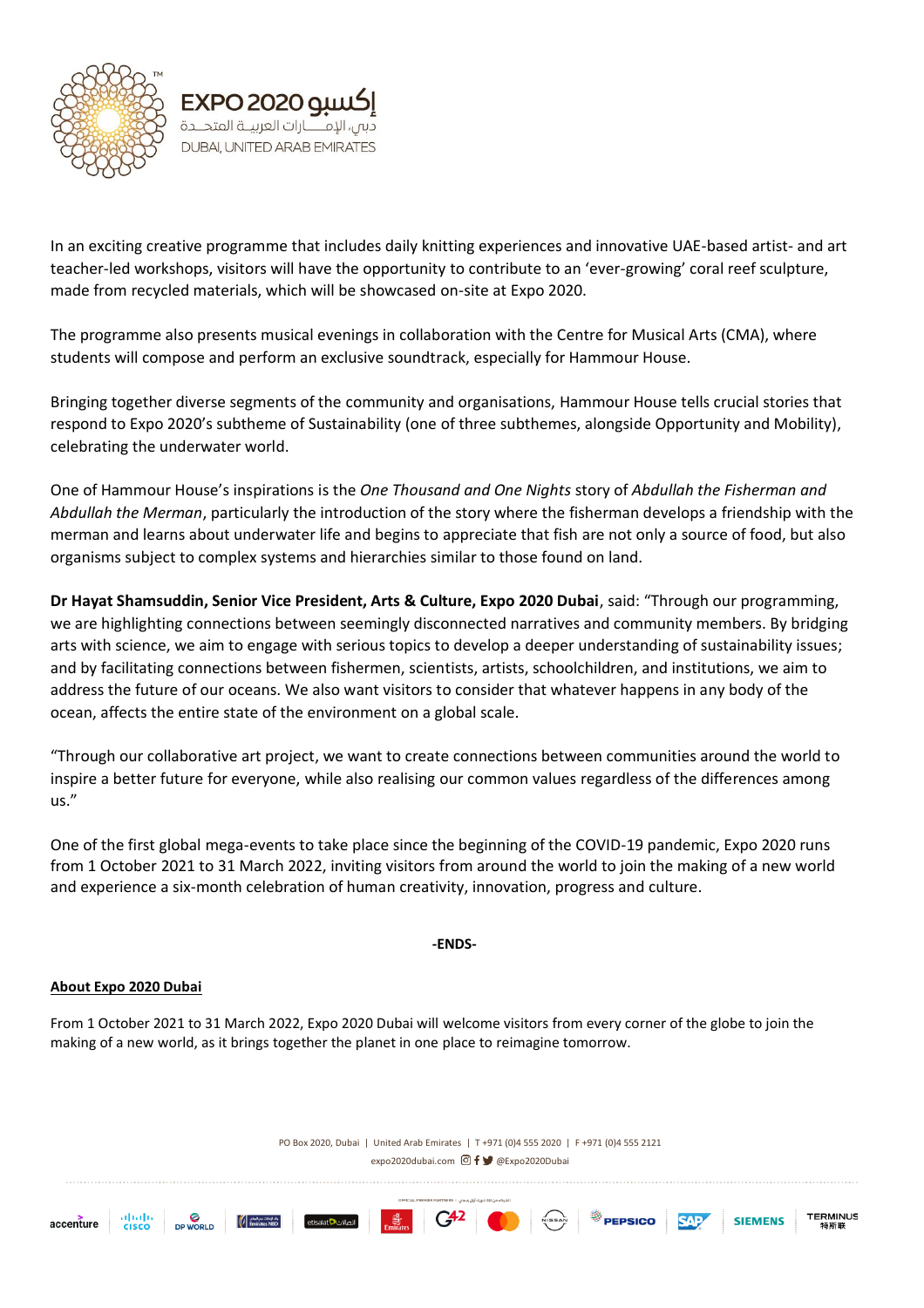



- With the purpose of '*Connecting Minds, Creating the Future'*, Expo 2020 will be the world's most impactful global incubator for new ideas, catalysing an exchange of new perspectives and inspiring action to deliver real-life solutions to real-world challenges
- Expo 2020 will be the biggest cultural gathering in the world, presenting a visually striking and emotionally inspiring 182 days, as more than 200 participants – including nations, multilateral organisations, businesses, and educational institutions, as well as millions of visitors – create the largest and most diverse World Expo ever
- Expo 2020's subthemes of *Opportunity*, *Mobility* and *Sustainability* will inspire visitors to preserve and protect our planet, explore new frontiers and build a better future for everyone
- For six months, Expo 2020 will be a must-visit family destination, with thousands of events, amazing exploratory experiences, and free entry for children up to age 18
- Expo is committed to building a more equitable and just world for everyone, while keeping visitors safe by following the latest guidance of the world's leading medical, science and health experts
- Expo 2020 is the first World Expo to take place in the Middle East, Africa and South Asia (MEASA) region, located on a 4.38 sqkm site adjacent to Al Maktoum International Airport in Dubai South
- Built with a meaningful and measurable long-term legacy in mind, the Expo site will transform into District 2020 a model global community that will rethink the cities of the future – after Expo 2020 closes its doors

#### **How to cover Expo 2020 Dubai in person at event time or report on the event remotely**

#### **To attend Expo 2020 or cover Expo 2020 remotely using content and assets generated by Expo, you** *must* **be accredited.**

To kick off your journey with Expo 2020, please ensure that you:

#### **1. Register to access our Media Information System, Tawassul a[t https://media.expo2020dubai.com.](https://media.expo2020dubai.com/)**

Tawassul is regularly updated, providing the latest content assets, including press releases, photographs, audio and video, the electronic media kit, and information on broadcast and photography operations. It also provides you with important information and updates on facilities and services such as media accreditation, visa information for international accredited media, and permits. Access to other media-related systems (Media Asset Management System and Media Bookings System), which will be launched in Q2 2021, will only be permitted to accredited media (see below). Information about these systems can be found on Tawassul.

#### **2. Once registered, submit an Expo 2020 Media Accreditation expression of interest.**

Within this expression of interest, please appoint an Accreditation Liaison Officer (ALO) from within your organisation who will act as the single point of contact with Expo 2020 for media accreditation. Following this, approved media organisations will be provided login details and instructions for the accreditation system to enable them to submit applications.

For support, contact Expo 2020 Dubai's Media Services team at [media.services@expo2020.ae](mailto:media.services@expo2020.ae) or +971 (0)56 689 2101.

## Visit: [www.expo2020dubai.com](http://www.expo2020dubai.com/) Follow: Twitter[: @Expo2020Dubai](https://twitter.com/expo2020dubai) | Facebook: [@Expo2020Dubai](https://www.facebook.com/Expo2020Dubai) | Instagram: [Expo2020Dubai](http://instagram.com/expo2020dubai)

#### **About World Expos**